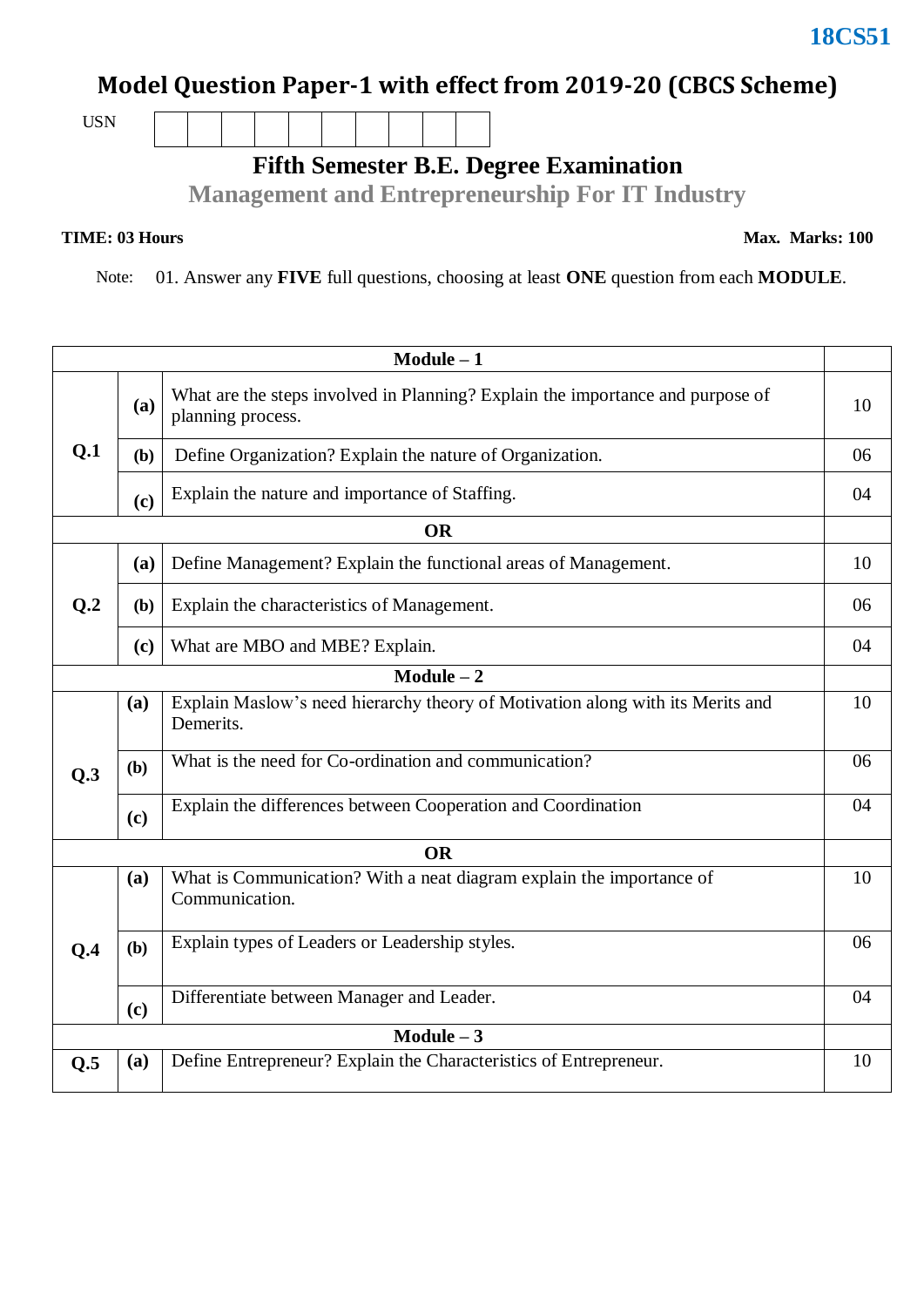# **18CS51**

|           | (b)                                                          | What are the barriers of Entrepreneur?                                                                               |    |  |  |
|-----------|--------------------------------------------------------------|----------------------------------------------------------------------------------------------------------------------|----|--|--|
|           | List the factors and functions of Women Entrepreneur.<br>(c) |                                                                                                                      |    |  |  |
| <b>OR</b> |                                                              |                                                                                                                      |    |  |  |
|           | (a)                                                          | Explain the various stages in Entrepreneurial process                                                                | 10 |  |  |
| Q.6       | (b)                                                          | Differentiate between Entrepreneur, Intraprenur and Manager.                                                         |    |  |  |
|           | (c)                                                          | Explain the important role that an entrepreneur plays in the economic<br>development of a country.                   | 04 |  |  |
|           |                                                              | $Module - 4$                                                                                                         |    |  |  |
|           | (a)                                                          | Explain various factors to be considered for selection of a project.                                                 | 08 |  |  |
| Q.7       | (b)                                                          | What is ERP? Explain its importance.                                                                                 |    |  |  |
|           | (c)                                                          | Explain the phases of project identification with its sources.                                                       | 04 |  |  |
|           |                                                              | <b>OR</b>                                                                                                            |    |  |  |
|           | (a)                                                          | What is project report? Explain guidelines provided by planning commission for the<br>preparation of project report. |    |  |  |
| Q.8       | (b)                                                          | Explain the types of project report also explain the procedure of writing the report.                                |    |  |  |
|           | (c)                                                          | With a neat diagram discuss Supply Chain Management.                                                                 | 04 |  |  |
|           |                                                              | $Module - 5$                                                                                                         |    |  |  |
|           | (a)                                                          | Explain the following:<br>i) KSSIDC ii) NSIC iii) MSME-DI iv) TECSOK v) KSFC                                         | 10 |  |  |
| Q.9       | (b)                                                          | Define SSI? Explain the roles of SSI in Economic Development?                                                        |    |  |  |
|           | (c)                                                          | Write a note on Microsoft.                                                                                           | 04 |  |  |
| OR        |                                                              |                                                                                                                      |    |  |  |
| Q.10      | (a)                                                          | Briefly explain<br>Trademarks in IPR.<br>i.<br>ii.<br><b>WTO</b>                                                     | 10 |  |  |
|           | (b)                                                          | Explain the aims and objectives of KIADB.                                                                            | 06 |  |  |
|           | (c)                                                          | Write a note on N.R Narayana Murthy.                                                                                 | 04 |  |  |
|           |                                                              |                                                                                                                      |    |  |  |